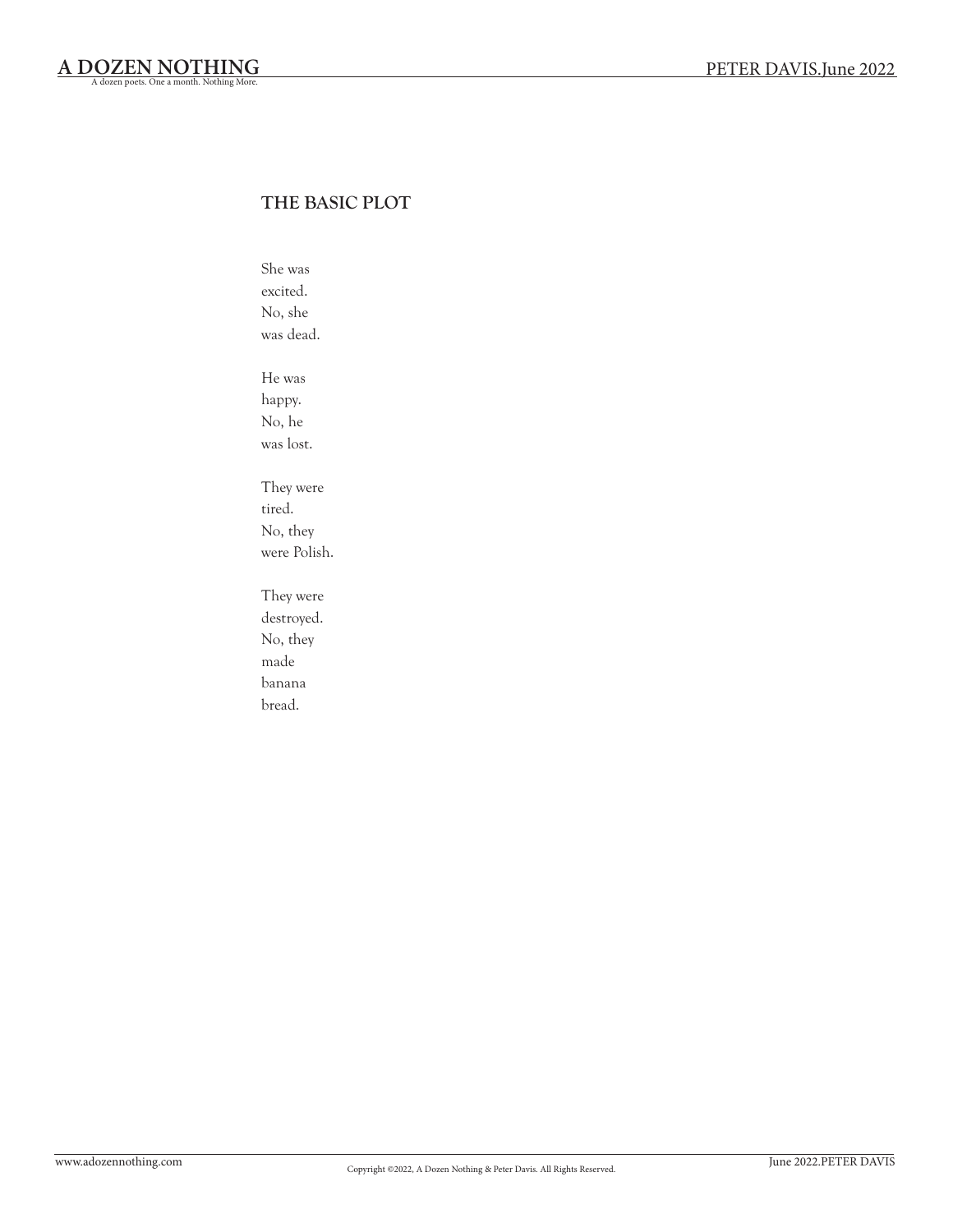## GROWING UP POOR

Witchcraft is a sorry excuse for a science project.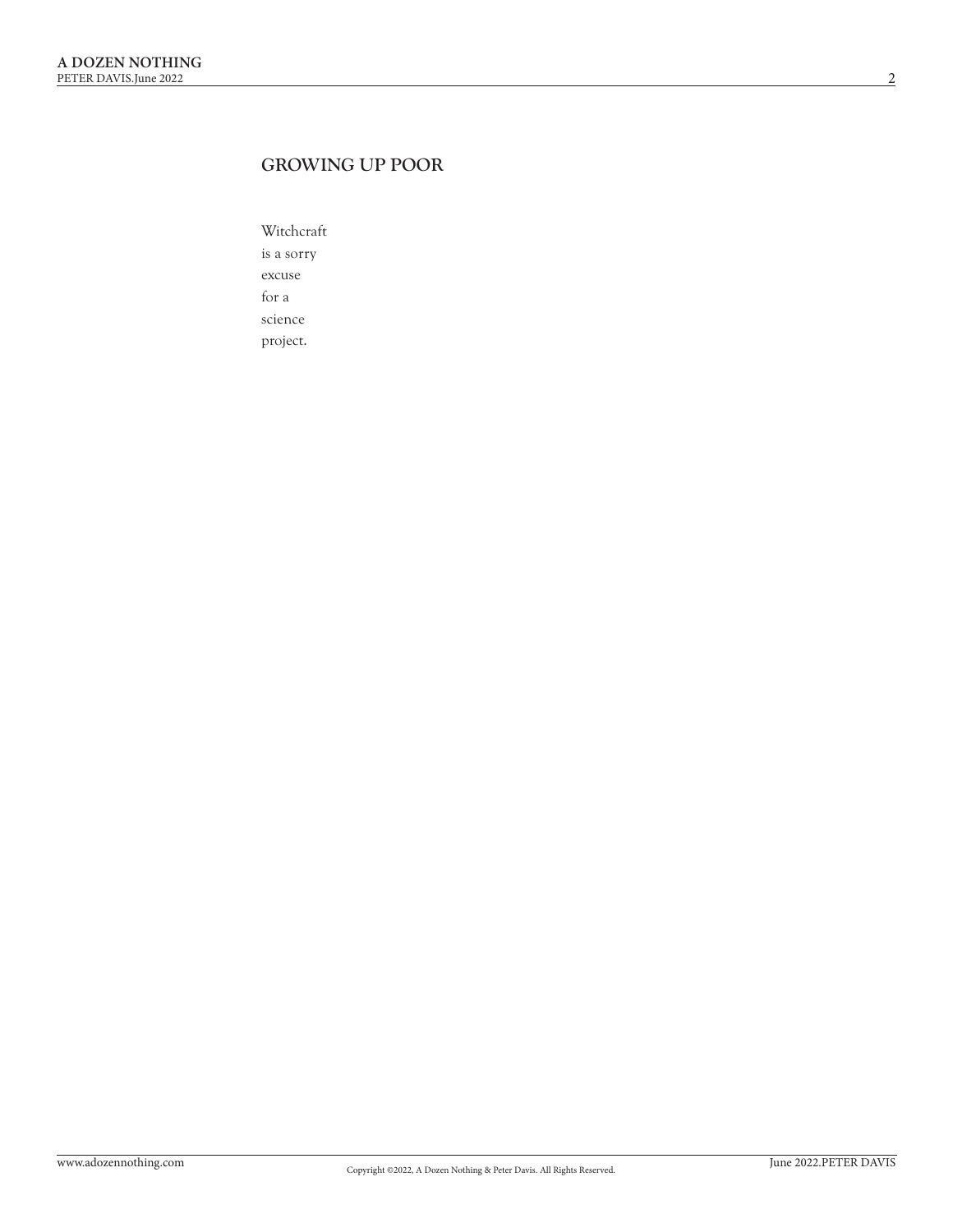### A TREMENDOUS CRY

Then the dead fish, the insects in the garage, everywhere torture. Then cricket legs, etc.

In this environment it was hard to earn my needed degree in radiology.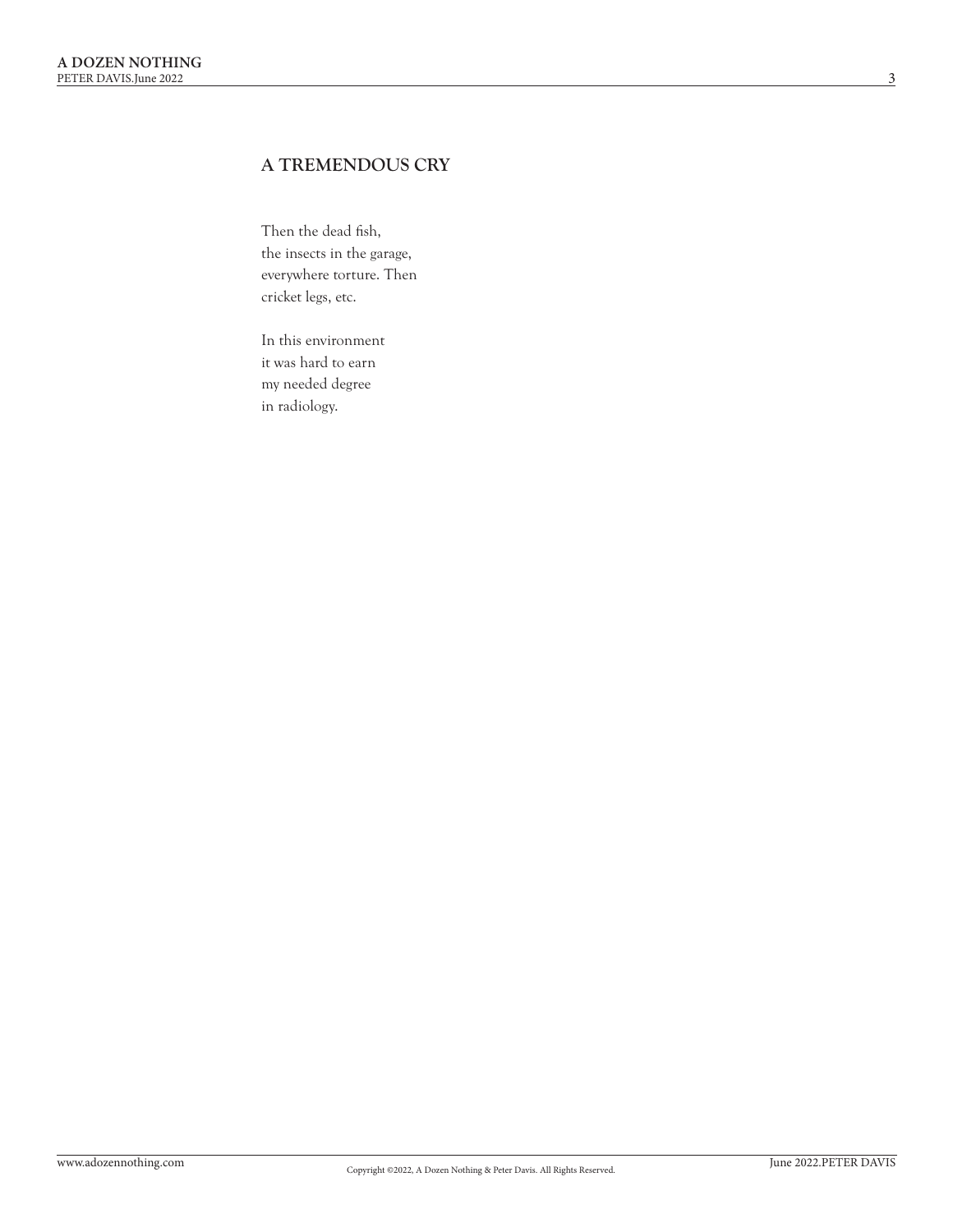## YOUNG SOMETHING

It's so beautiful to be so beautiful, but it's even more beautiful to be more beautiful.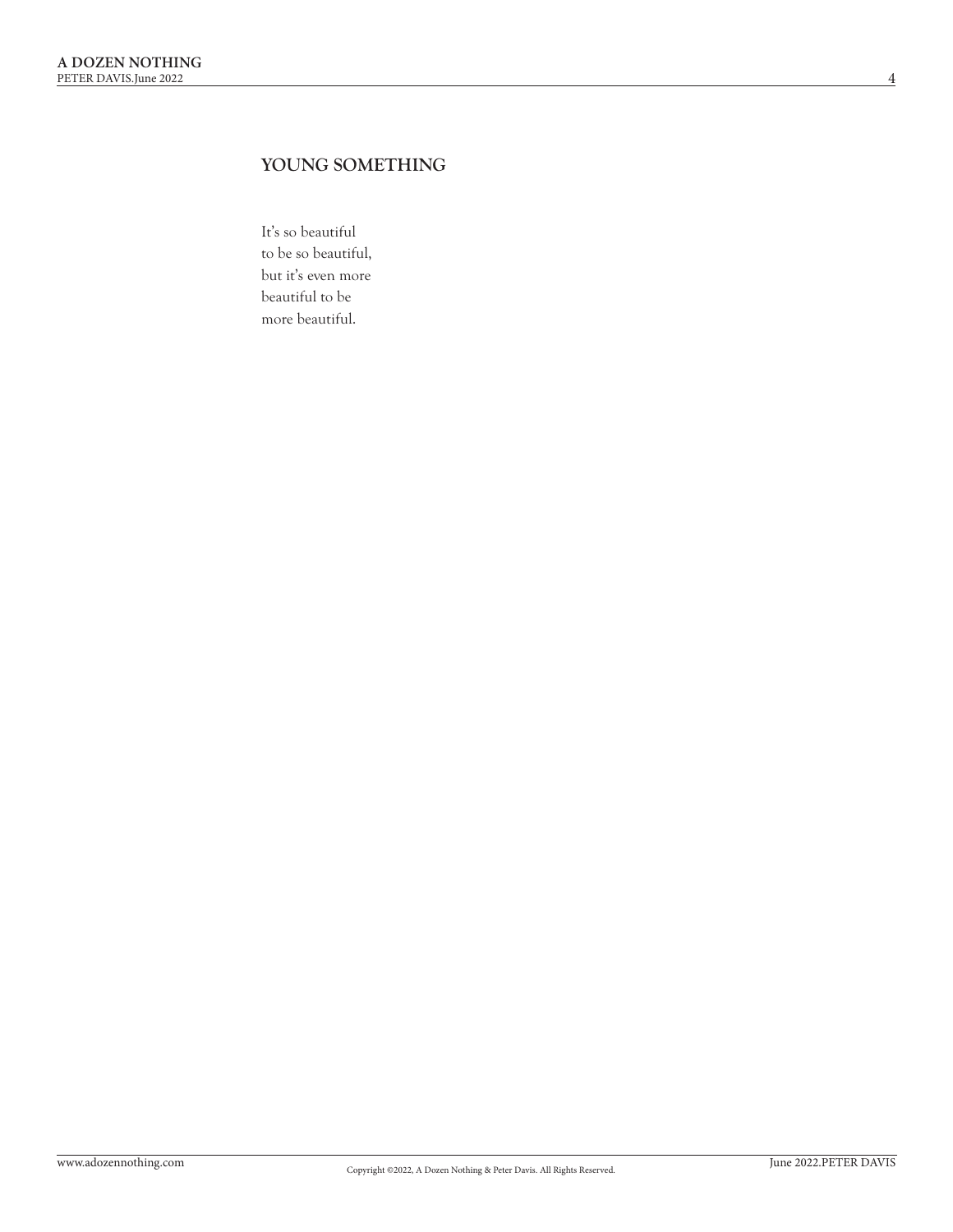## DEAR GIRAFFE

Please return my copy of Joseph Heller's *Catch 22* .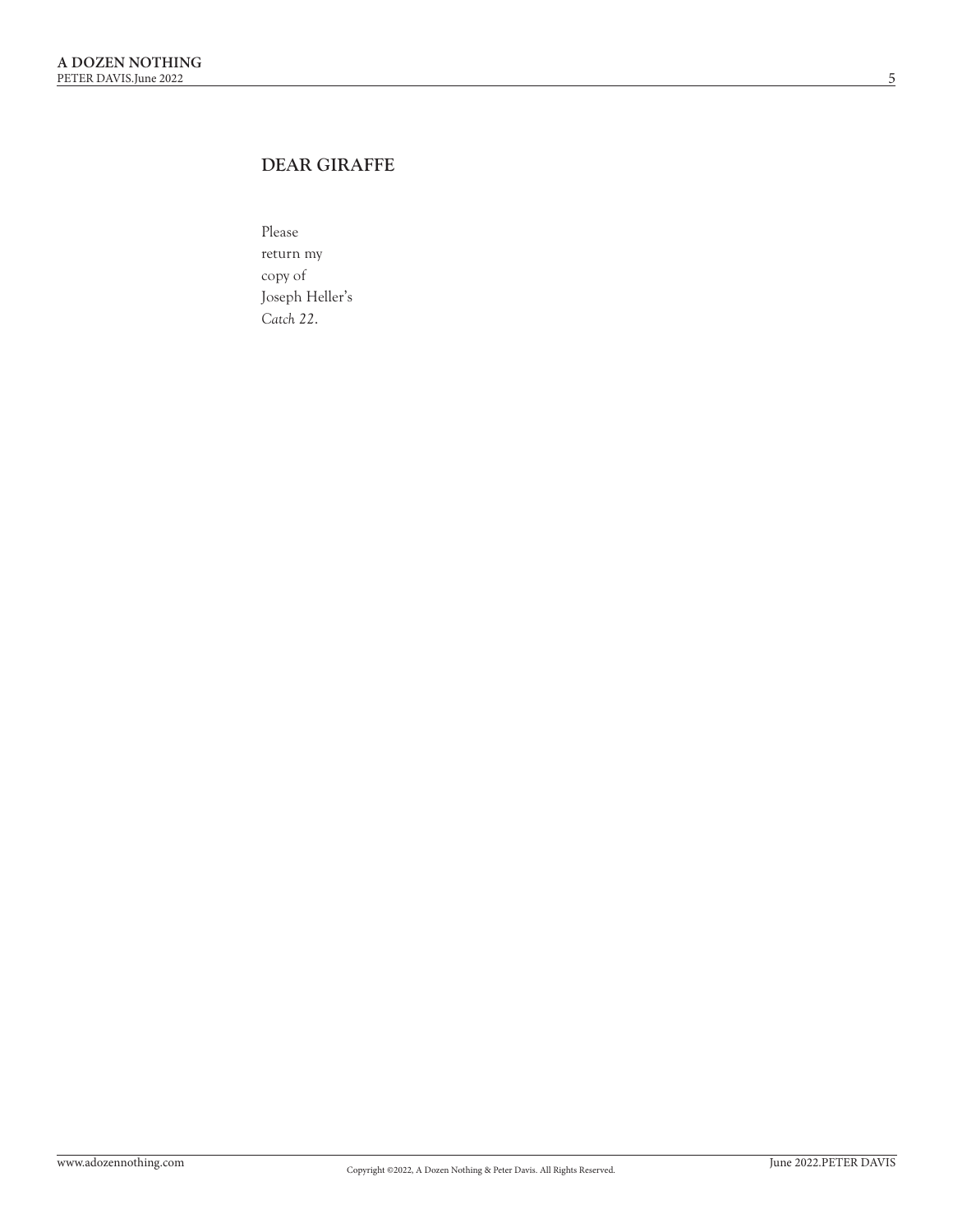### THE TROUBLE WITH TROUBLE

After fights, after kisses and screams, after hospital visits and karate class, after novels, local award shows and dinner parties, Trouble still sits where it sat before. Fanning itself with a human hand.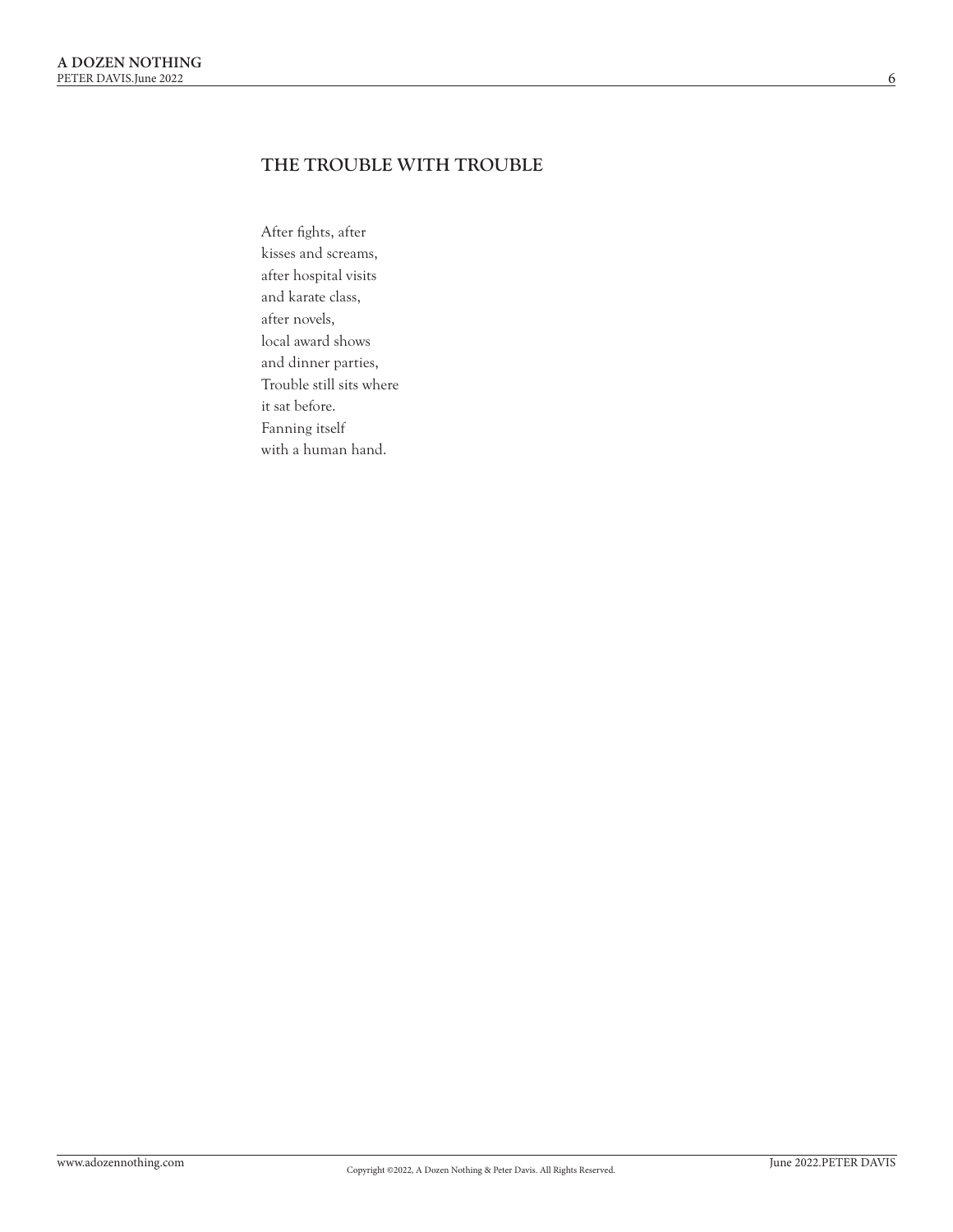## 12,000 MILES TO HELL

I understand that the exact distance is slightly lower, but I'm rounding up!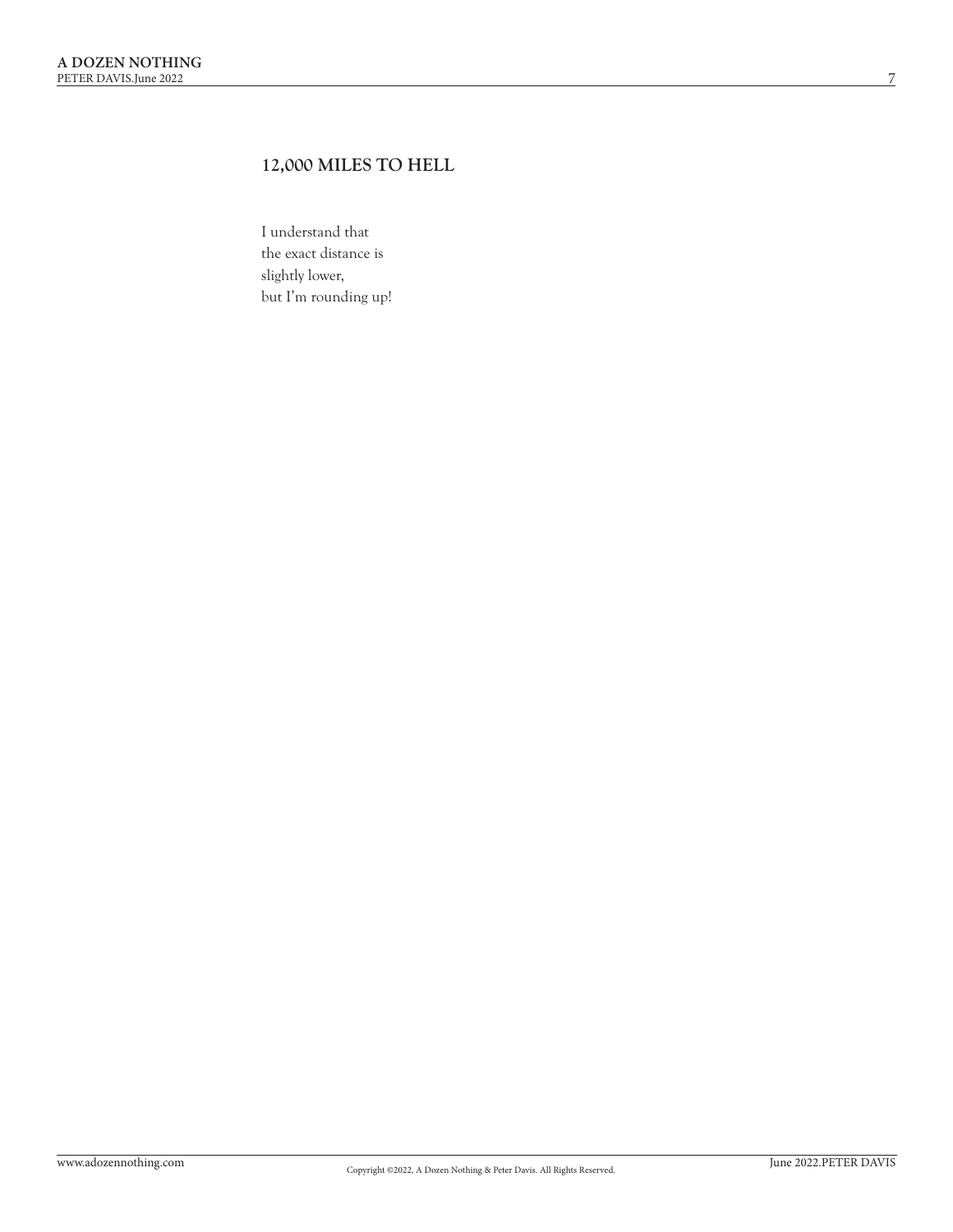# THE ROSARY CALLED TIME

How clear it is we will all die and yet, how badly I want to watch TV!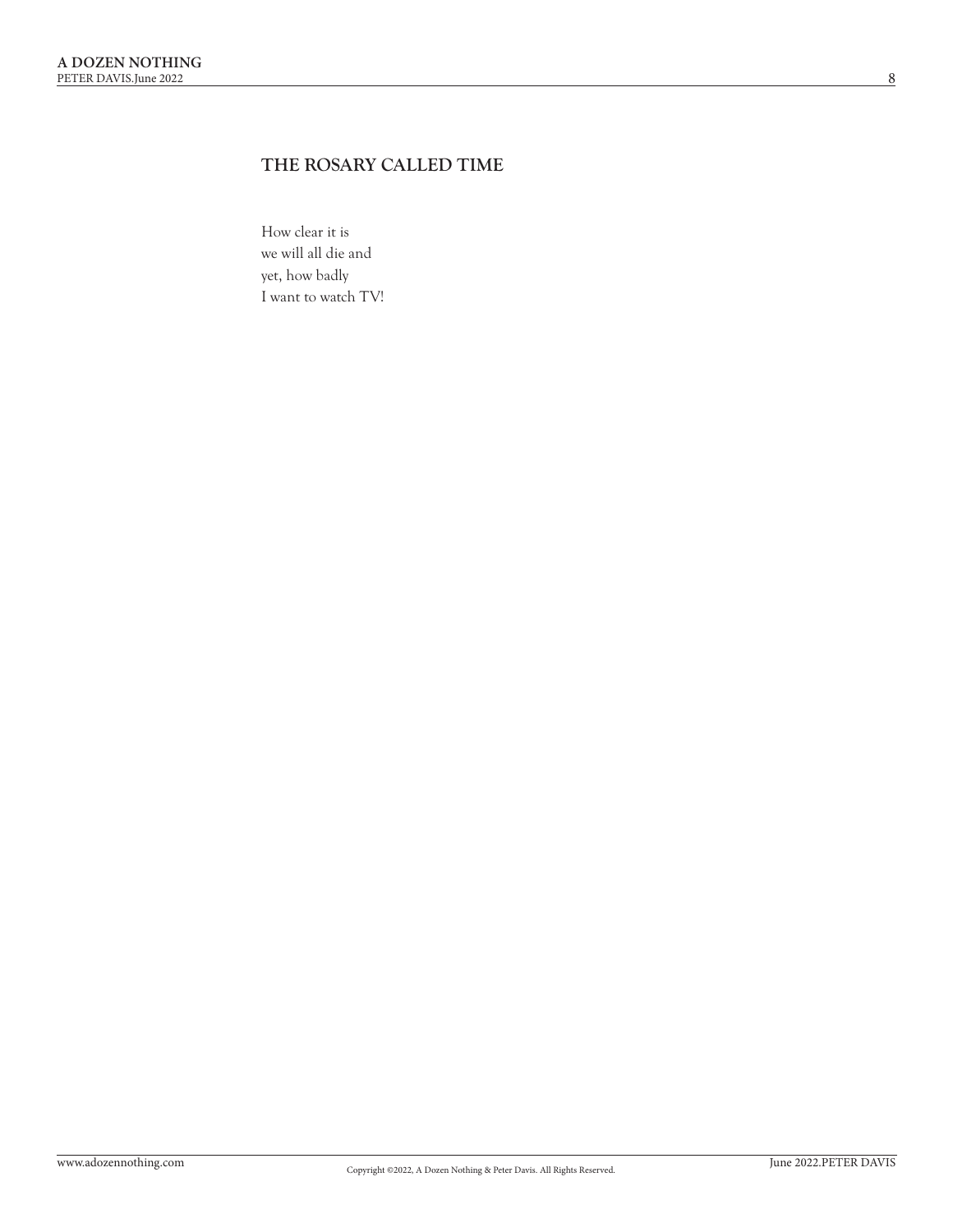#### NO BOB

It was as if Robert Frost wrote a poem about Robert Frost writing a poem and yet it was also as if there was no Robert Frost, no poem, no way out of this persistent life.